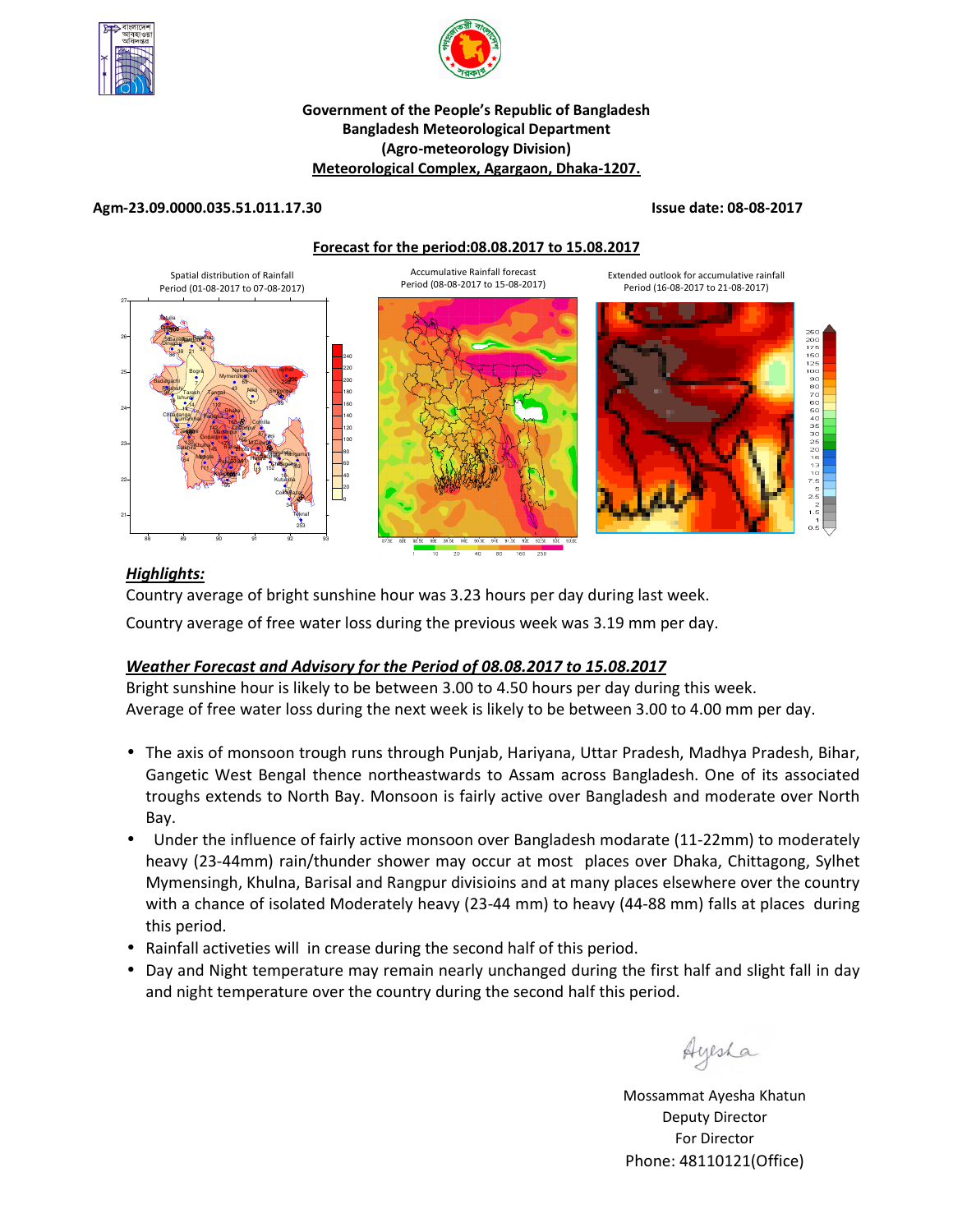#### *Short Weather description; Period: 01.08.2017 to 07.08.2017*

| Maximum And Minimum Temperature (Range and Extreme) |                                           |                   |                     |                                                         |                                     |  |  |  |  |  |  |
|-----------------------------------------------------|-------------------------------------------|-------------------|---------------------|---------------------------------------------------------|-------------------------------------|--|--|--|--|--|--|
| <b>Divisions</b>                                    | <b>Maximum</b>                            | Highest maximum   |                     | Minimum emperature                                      | Lowest minimum                      |  |  |  |  |  |  |
|                                                     | temperature                               | temp in ${}^{0}C$ |                     | Range in <sup>o</sup> C                                 | temp in ${}^{0}C$                   |  |  |  |  |  |  |
|                                                     | range in <sup>o</sup> C                   |                   |                     |                                                         |                                     |  |  |  |  |  |  |
| <b>Dhaka</b>                                        | 35.8 $^{\circ}$ C<br>30.8                 | Madaripur         | 35.8 $\mathrm{^0C}$ | 28.2 $^{\circ}$ C<br>24.2<br>$\overline{\phantom{a}}$   | 28.2 $\sqrt[0]{C}$<br>Gopalgonj     |  |  |  |  |  |  |
| Mymensingh                                          | 34.0 $^{\circ}$ C<br>30.8                 | Mymensingh        | 34.0 $\mathrm{^0C}$ | 27.8 $^{\circ}$ C<br>26.0<br>$\overline{a}$             | 27.8 $\mathrm{^{0}C}$<br>Netrokona  |  |  |  |  |  |  |
| Chittagong                                          | $36.4 \, \frac{\pi}{C}$<br>28.5<br>$\sim$ | Rangamati         | $36.4 \text{ °C}$   | $28.2 \text{ °C}$<br>23.8                               | 28.2 $\mathrm{^{0}C}$<br>Rangamati  |  |  |  |  |  |  |
| Sylhet                                              | 34.6 $^{0}$ C<br>30.8<br>$\sim$           | Sylhet            | 34.6 $^{0}C$        | 26.7 $\mathrm{^0C}$<br>25.1<br>$\overline{\phantom{0}}$ | 26.7 $^{0}C$<br>Sylhet              |  |  |  |  |  |  |
| Rajshahi                                            | 35.7 $\mathrm{^0C}$<br>$32.5 -$           | Rajshahi          | 35.7 $\degree$ C    | 28.6 $^{0}$ C<br>25.8<br>$\overline{a}$                 | 28.6 $^{\circ}$ C<br>Tarash         |  |  |  |  |  |  |
| Rangpur                                             | 35.2 $\mathrm{^0C}$<br>31.5<br>$\sim$     | Rangpur           | $^0C$<br>35.2       | $28.7\degree$ C<br>25.0                                 | 28.7 $\mathrm{^{0}C}$<br>Rajarhat   |  |  |  |  |  |  |
| Khulna                                              | 36.4 $^{\circ}$ C<br>$31.8 -$             | Jessore           | °C<br>36.4          | 28.5 $\degree$ C<br>25.6<br>$\overline{\phantom{0}}$    | 28.5 $^{0}C$<br>Jessore             |  |  |  |  |  |  |
| <b>Barisal</b>                                      | $36.6^{0}C$<br>28.6<br>$\sim$             | <b>Bhola</b>      | °с<br>36.6          | $28.2^{0}C$<br>24.0                                     | 28.2 $\mathrm{^0C}$<br><b>Bhola</b> |  |  |  |  |  |  |

# *:Rainfall analysis and average temperature:-*

| Name of the<br><b>Divisions</b> | Name of the<br><b>Stations</b> | Total<br>Rainfall | Normal<br>Rainfall | Deviation<br>in % | Total<br>Rainy | M a x        | Average Average<br>M in | Average<br>Max.              | Normal                 | Average Average Average<br>M in. | Normal                 |  |
|---------------------------------|--------------------------------|-------------------|--------------------|-------------------|----------------|--------------|-------------------------|------------------------------|------------------------|----------------------------------|------------------------|--|
|                                 |                                | in (mm)           | in $(mm)$          |                   | days           | in %         | in $%$                  | Humidity Humidity temp in °C | M ax.<br>temp in<br>°C | temp in<br>С                     | M in.<br>temp in<br>°C |  |
| Dhaka                           | Dhaka                          | 163               | 70                 | 133               | 06             | 094          | 068                     | 33.1                         | 31.7                   | 27.1                             | 26.3                   |  |
|                                 | Faridpur                       | 142               | 74                 | 92                | 06             | 96           | 70                      | 33.4                         | 31.5                   | 26.8                             | 26.1                   |  |
|                                 | Madaripur                      | 178               | 100                | 78                | 07             | 97           | 62                      | 33.5                         | 31.7                   | 26.4                             | 25.3                   |  |
|                                 | Nikli                          | 021               | $**$               | $***$             | 05             | $**$         | $\star\star$            | $**$                         | $**$                   | $\star\star$                     | $\star\star$           |  |
|                                 | Tangail                        | 112               | 61                 | 84                | 05             | 095          | 068                     | 33.3                         | 32.3                   | 27.1                             | 26.3                   |  |
|                                 | Gopalgonj                      | 145               | $\star\star$       | $***$             | 06             | 96           | 74                      | 33                           | $\star\star$           | 26                               | $\star\star$           |  |
| <b>Mymensingh</b>               | Mymensingh                     | 043               | 76                 | -43               | 06             | 95           | 72                      | 32.8                         | 31.7                   | 27.4                             | 26.0                   |  |
|                                 | Netrokona                      | 069               | $\star\star$       | $\star\star\star$ | 07             | 96           | 76                      | 31.6                         | $\star\star$           | 26.9                             | $**$                   |  |
| Chittagong                      | Chittagong                     | 016               | 94                 | -83               | 02             | $**$         | $**$                    | $**$                         | 31.1                   | $\star\star$                     | 25.0                   |  |
|                                 | Sitakunda                      | 045               | 143                | $***$             | 05             | $\star\star$ | $\star\star$            | $\star\star$                 | 31.1                   | $\star\star$                     | 25.3                   |  |
|                                 | Rangamati                      | 059               | 105                | $-44$             | 06             | 97           | 52                      | 34                           | 31.5                   |                                  | 24.7                   |  |
|                                 | Cox'sBazar                     | 034               | 199                | -83               | 07             | 97           | 77                      | 31.1                         | 30.4                   | 25.8                             | 25.1                   |  |
|                                 | Teknaf                         | 253               | 243                | 4                 | 07             | $\star\star$ | $\star\star$            | $\star\star$                 | 30.0                   | $\star\star$                     | 24.9                   |  |
|                                 | Hatiya                         | 013               | 146                | -91               | 06             | 91           | 82                      | 31.6                         | 30.2                   | 26.3                             | 25.3                   |  |
|                                 | Sandw ip                       | 152               | 171                | $-11$             | 06             | $\star\star$ | $**$                    | $\star\star$                 | 30.4                   | $\star\star$                     | 25.3                   |  |
|                                 | Kutubdia                       | 035               | 120                | $-71$             | 04             | 093          | 073                     | 32.3                         | 30.6                   | 26.2                             | 25.5                   |  |
|                                 | Feni                           | 085               | 123                | $-31$             | 06             | 096          | 065                     | 33.2                         | 31.0                   | 26.3                             | 25.0                   |  |
|                                 | M.Court                        | 173               | 142                | 22                | 04             | $**$         | $**$                    | $**$                         | 31.0                   | $\star\star$                     | 25.7                   |  |
|                                 | Chandpur                       | 056               | 96                 | $-42$             | 04             | 095          | 069                     | 34.3                         | 31.5                   | 27.2                             | 25.9                   |  |
|                                 | Comilla                        | 087               | 90                 | -3                | 93             | 69           | 32.4                    |                              | 31.7                   | 26.4                             | 25.5                   |  |
| <b>Sylhet</b>                   | Sylhet                         | 220               | 135                | 63                | 07             | 91           | 75                      | 32.8                         | 31.9                   | 25.7                             | 25.2                   |  |
|                                 | Srimongal                      | 089               | 75                 | 19                | 06             | $**$         | $***$                   | $**$                         | 32.3                   | $**$                             | 24.8                   |  |
| Rajshahi                        | Rajshahi                       | 019               | 62                 | $-69$             | 04             | 98           | 67                      | 34.5                         | 32.5                   | 26.9                             | 25.9                   |  |
|                                 | Bogra                          | 007               | 74                 | $-91$             | 05             | $\star\star$ | $\star\star$            | $\star\star$                 | 32.4                   | $\star\star$                     | 26.4                   |  |
|                                 | <b>Ishurdi</b>                 | 014               | 59                 | $-76$             | 02             | 96           | 61                      | 34                           | 32.2                   | 27                               | 26.0                   |  |
|                                 | Badalgachi                     | 098               | $\star\star$       | $***$             | 04             | 100          | 067                     | 33.2                         | $\star\star$           | 27.4                             | $\star\star$           |  |
|                                 | Tarash                         | 014               | $***$              | $***$             | 04             | 99           | 67                      | $**$                         |                        | 27.4                             |                        |  |
| Rangpur                         | Rangpur                        | 021               | 74                 | $-72$             | 04             | 94           | 67                      | 34                           | 32.3                   | 27                               | 26.3                   |  |
|                                 | Dinajpur                       | 036               | 73                 | $-51$             | 06             | 097          | 063                     | 34.2                         | 32.6                   | 27.3                             | 26.2                   |  |
|                                 | Sayedpur                       | 038               | $\star\star$       | $***$             | 06             | 93           | 65                      | 34.5                         | $\star\star$           | 27.1                             | $\star\star$           |  |
|                                 | Rajarhat                       | 058               | $\star\star$       | $***$             | 02             | 96           | 72                      | 33                           | $*^*$                  | 26.5                             | $^{\star\star}$        |  |
|                                 | Tetulia                        | 175               | $\star\star$       | $***$             | 06             | 099          | 073                     | 33.1                         | $\star\star$           | $\star\star$                     | $\star\star$           |  |
|                                 | Dimla                          | 058               | $\star\star$       | $***$             | 06             | 95           | 71                      | 33                           |                        | 27                               | $\star\star$           |  |
| Khulna                          | Khulna                         | 083               | 77                 | 8                 | 06             | 098          | 072                     | 33.5                         | 31.9                   | 27.3                             | 26.2                   |  |
|                                 | Mongla                         | 111               | $\star\star$       | $***$             | 07             | $**$         | $**$                    | $\star\star$                 | $\star\star$           | $\star\star$                     | $\star\star$           |  |
|                                 | Jessore                        | 132               | 80                 | 65                | 07             | $\star\star$ | $\star\star$            | $\star\star$                 | 32.4                   | $\star\star$                     | 25.9                   |  |
|                                 | Chuadanga                      | 032               | 50                 | $-36$             | 04             | 096          | 070                     | 33.8                         | 33.0                   | 26.2                             | 26.3                   |  |
|                                 | Satkhira                       | 064               | 78                 | $-18$             | 05             | 97           | 62                      | 34                           | 32.0                   | 27                               | 26.1                   |  |
|                                 | Kumarkhali                     | 042               | $\star\star$       | $***$             | 04             | 093          | 081                     | 33.3                         | $\star\star$           | 27.1                             | $**$                   |  |
| Barisal                         | Barisal                        | 128               | 98                 | 31                | 07             | 100          | 76                      | 33.2                         | 31.1                   | 27                               | 25.7                   |  |
|                                 | Bhola                          | 141               | 101                | 40                | 07             | $\star\star$ | $\star\star$            | $\star\star$                 | 30.8                   | $\star\star$                     | 25.5                   |  |
|                                 | Patuakhali                     | 174               | 122                | 43                | 07             | 99           | 77                      | 32.9                         | 31.0                   | 27.0                             | 25.9                   |  |
|                                 | Khepupara                      | 055               | 127                | $-57$             | 05             | 98           | 81                      | 32.4                         | 30.6                   | 26.5                             | 25.8                   |  |
|                                 |                                |                   |                    |                   |                |              |                         |                              |                        |                                  |                        |  |

N.B-.Analyses contained in this bulletin are based on preliminary un-checked data. \*\* Data not received. \*\*\* Data not available.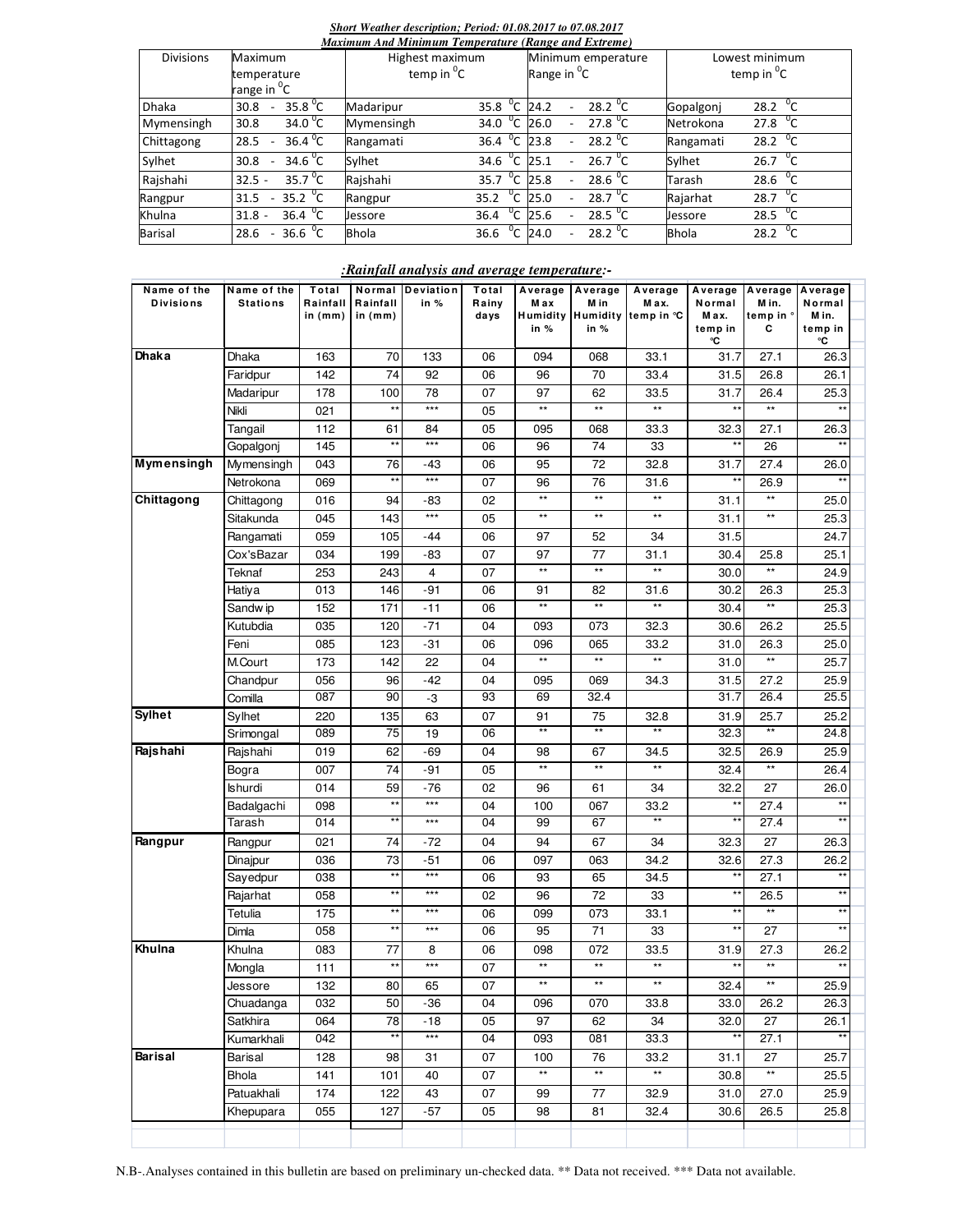

Spatial distribution of Rainfall. Period (01-08-2017 to 07-08-2017)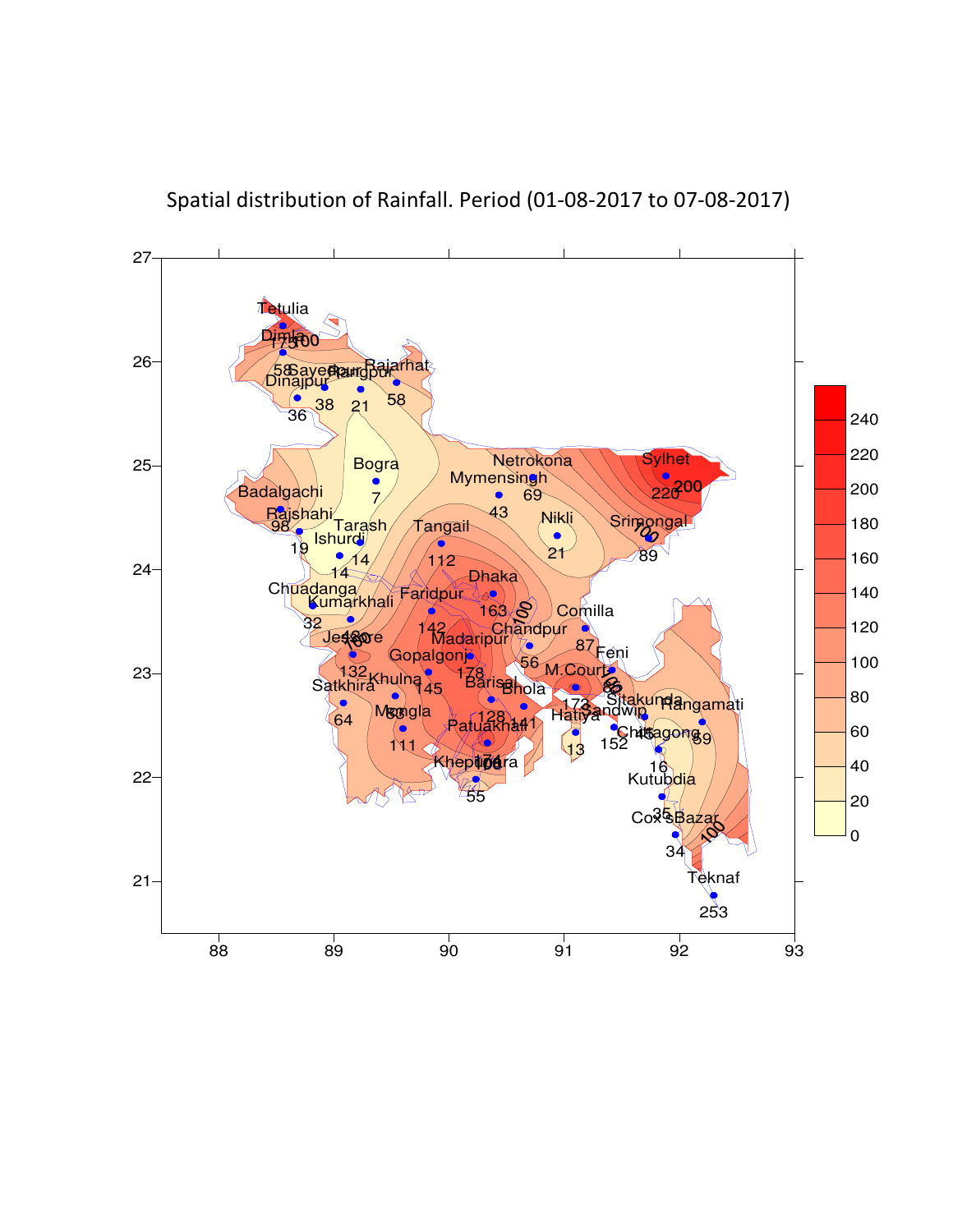



এজিএম-২৩.০৯.০০০০.০৩৫.৫১.০১১.১৭.৩০

তারিখ: ০৮-০৮-২০১৭ খিঃ



# প্রধান বৈশিষ্ট্য সমূহঃ-

গত সপ্তাহে দেশের দৈনিক উজ্জল সূর্যকিরণ কালের গড় ৩.২৩ ঘন্টা ছিল । গত সপ্তাহে দেশের দৈনিক বাষ্পীভবনের গড় ৩.১৯ মিঃ মিঃ ছিল।

# আবহাওয়ার পূর্বাভাসঃ- ০৮<u>-০৮-২০১৭ থেকে ১৫-০৮-২০১৭ ইং পর্যন্ত।</u>

এ সপ্তাহে দৈনিক উজ্জুল সূর্য কিরণ কাল ৩.০০ থেকে ৪.৫০ ঘন্টার মধ্যে থাকতে পারে ।

আগামী সপ্তাহের বাষ্পীভবনের দৈনিক গড ৩.০০ মিঃ মিঃ থেকে ৪.০০ মিঃ মিঃ থাকতে পারে।

- মৌসুমী বায়ুর অক্ষ বর্ধিতাংশ পাঞ্জাব, হরিয়ানা, উত্তর প্রদেশ, মধ্য প্রদেশ, বিহার, গাঙ্গেয় পশ্চিম বঙ্গ এবং বাংলাদেশ হয়ে উত্তর-পূর্ব দিকে আসাম পর্যন্ত বিস্তৃত। এর একটি বর্ধিতাংশ উত্তর বঙ্গোপসাগর পর্যন্ত বিস্তৃত রয়েছে। মৌসুমী বায়ু বাংলাদেশের উপর মোটামুটি সক্রিয় এবং উত্তর বঙ্গোপসাগরে মাঝারী অবস্থায় বিরাজ করছে।।
- ় এ সময়ে মোটামুটি সক্রিয় *মৌসুমী বায়ুর প্রভাবে ঢাকা*, চট্টগ্রাম, সিলেট, ময়মনসিংহ,খুলনা, বরিশাল এবং রংপুর বিভাগের অধিকাংশ স্থানে এবং দেশের অন্যত্র অনেক স্থানে মাঝারী (১১-২২মিঃমিঃ) থেকে মাঝারী ধরণের ভারী(২৩-৪৪ মিঃমিঃ) বৃষ্টি/বজ্রবৃষ্টি হতে পারে। সেই সাথে এ সময়ে দেশের কোথাও কোথাও বিচ্ছিন্নভাবে মাঝারী ধরনের ভারী (২৩-৪৪ মিঃমিঃ) হতে ভারী (৪৪-৮৮ মিঃমিঃ) বৃষ্টিপাত হতে পারে।
- এ সময়ের দ্বিতীয়ার্ধে সারাদেশে বৃষ্টিপাতের পরিমান কমতে পারে।
- এ সময়ের প্রথমার্ধে সারাদেশের দিন ও রাতের তাপমাত্রা অপরিবর্তিত থাকতে পারে এবং দ্বিতীয়ার্ধে সামান্যহোস পেতে পারে।

Ayesha

(মোসাম্মৎ আয়শা খাতুন) উপ-পরিচালক পরিচালকের পক্ষে ফোনঃ ৪৮১১০১২১(দপ্তর)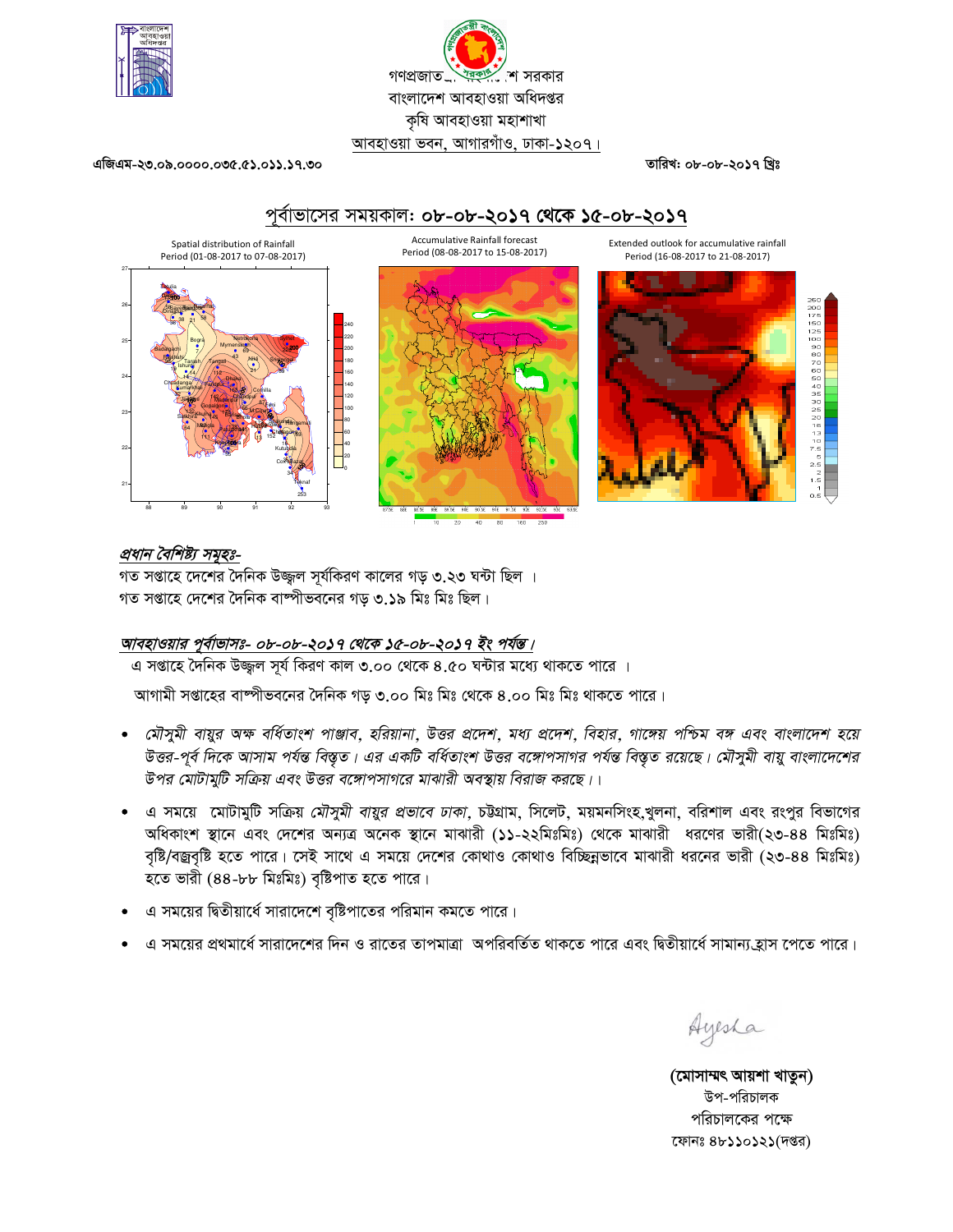# <u>সংক্ষিপ্ত আবহাওয়া বিবরণী, সময়: ০১.০৮.২০১৭ থেকে ০৭.০৮.২০১৭</u>

| मार्वाष्क 3 मार्वानिब्र<br>তাপমাত্রা |                               |   |               |                |                                  |              |                |                       |                                       |                |                          |                |                |
|--------------------------------------|-------------------------------|---|---------------|----------------|----------------------------------|--------------|----------------|-----------------------|---------------------------------------|----------------|--------------------------|----------------|----------------|
| বিভাগ                                | সৰ্বোচ্ছ তাপমাত্ৰাৰ           |   |               |                | সর্বোচ্ছ তাপমাত্রা               | $^\circ$ সেঃ |                | সর্বোনিম্ন তাপমাত্রার |                                       |                | সর্বোনিম্ন তাপমাত্রা     |                |                |
|                                      | <i>পরিসর <sup>৩</sup></i> সেঃ |   |               |                |                                  |              |                |                       | <i><b>পরিসর</b> <sup>0</sup> </i> সেঃ |                |                          | $^{\circ}$ (সঃ |                |
| ঢাকা                                 | 00.b                          |   | $-$ 0 $c$ .b  | $^{\circ}$ (সঃ | টাংসাইল                          | ৩৫.৮         | ° সেঃ ২৪.২     |                       | - ২৮.২                                |                | $^{\circ}$ (স: গোপালগঞ্জ | ২৪.২ ° সেঃ     |                |
| ময়মনসিংহ                            | 00.b                          |   | 08.0          |                | $^{\circ}$ (সঃ ময়মনসিংহ         | 0.80         | $^{\circ}$ (সঃ | ২৬.০                  | - ২৭.৮                                | $\degree$ (সঃ  | নেত্রকোনা                | ২৬.০           | $^{\circ}$ (সঃ |
| চট্টগ্ৰাম                            | ২৮.৫                          |   | - ৩৬.৪        | $^{\circ}$ (সঃ | কুমিল্লা                         | ৩৬. $8$      | $^{\circ}$ (সঃ | ২৩.৮                  | - ২৮.২                                | $^{\circ}$ (সঃ | রাঙ্গামাটি               | ২৩.৮           | $^{\circ}$ (সঃ |
| সিলেট                                | 00.b                          |   | - ৩৪.৬        |                | $^{\circ}$ (সঃ সিলেট & শ্রীমঙ্গল | ৩ $8.9$      | $^{\circ}$ (সঃ | ২৫.১                  | - ২৬.৭                                | $^{\circ}$ (সঃ | সিলেট                    | ২৫.১           | $^{\circ}$ (সঃ |
| রাজশাহী                              | ৩২.৫                          | ۰ | ৩৫.৭          |                | ° সেঃ <mark>রাজশাহী</mark>       | ৩৫.৭         | $^{\circ}$ (সঃ | ২৫.৮                  | -২৮৬                                  | $^{\circ}$ সেঃ | তারাশ                    | ২৫.৮           | $^{\circ}$ সেঃ |
| রংপর                                 | 0.6                           |   | - <b>00.2</b> |                | ° সেঃ দিনাজপুর                   | ৩৫.২         | $^{\circ}$ (সঃ | ২৫.০                  | - ২৮.৭                                | $^{\circ}$ (সঃ | রিাজারহাট                | ২৫.০           | $^{\circ}$ (সঃ |
| খলনা                                 | 0.5                           |   | ৩৬. $8$       |                | ° সেঃ চুয়াডাঙ্গা                | ৩৬. $8$      | $^{\circ}$ (সঃ | ২৫.৬                  | $-25.0$                               | $^{\circ}$ (সঃ | কুমারখালী                | ২৫.৬           | $^{\circ}$ (সঃ |
| বরিশাল                               | ২৮.৬                          |   | - ৩৬.৬        | °মেঃ ভোলা      |                                  | ৩৬.৬         | $^{\circ}$ (সঃ | ২৪.০                  | - ২৮.২                                | $^{\circ}$ (সঃ | খেপুপাড়া                | २ $8.0$        | $^{\circ}$ সেঃ |

# বৃষ্টিপাত বিশ্লেষন এবং স্বাভাবিক তাপমাত্ৰা: -

| বিভাগের নাম | স্টেশনের নাম | মোট<br>বৃষ্টিপাত<br>(মিঃমিঃ) | ষাভাবিক<br>বৃষ্টিপাত<br>(মিঃমিঃ) | বিছ্যুতি       | মোট<br>বৃষ্টিশাতের<br>দিন | সৰ্বোচ্ছ<br>গড় আদ্রতা<br>( %) | সৰ্বোনিম্ন<br>আদ্ৰতা<br>( %) | গড সৰ্বোচ্ছ<br>তাপমাত্রা<br>(ডিগ্ৰী সেঃ) | গড<br>ষভাবিক<br>তাপমাত্রা<br>(ডিগ্ৰী সেঃ) | সৰ্বোনিম্ন<br>গড়<br>তাপমাত্রা<br>( %) | সৰ্বোনিম্ন<br>ষাভাবিক<br>গড়<br>তাপমাত্রা<br>( %) |
|-------------|--------------|------------------------------|----------------------------------|----------------|---------------------------|--------------------------------|------------------------------|------------------------------------------|-------------------------------------------|----------------------------------------|---------------------------------------------------|
| ঢাকা        | ঢাকা         | ১৬৩                          | 90                               | ১৩৩            | ০৬                        | ০৯৪                            | ০৬৮                          | ৩৩.১                                     | ৩১.৭                                      | ২৭.১                                   | ২৬.৩                                              |
|             | ফরিদপুর      | ১৪২                          | 98                               | ৯২             | ০৬                        | ৯৬                             | ٩o                           | 00.8                                     | ৩১.৫                                      | ২৬.৮                                   | ২৬.১                                              |
|             | মাদারীপুর    | 59b                          | ১০০                              | ٩b             | o٩                        | ৯৭                             | ৬২                           | ৩৩.৫                                     | 05.9                                      | ২৬.৪                                   | ২৫.৩                                              |
|             | টাঙ্গাইল     | ০২১                          | $***$                            | ***            | o¢                        |                                |                              |                                          | $***$                                     |                                        | $\ast\ast$                                        |
|             | গোপালগজ্ঞ    | 322                          | ৬১                               | ***            | o¢                        | ০৯৫                            | ০৬৮                          | 00.0                                     | ৩২৩                                       | ২৭.১                                   | ২৬.৩                                              |
| ময়মনসিংহ   | ময়মনসিংহ    | 58¢                          | $***$                            | ***            | ০৬                        | ৯৬                             | ٩8                           | ৩৩                                       | $***$                                     | ২৬                                     | $\ast\ast$                                        |
|             | নেত্ৰকোনা    | 080                          | ৭৬                               | ***            | ০৬                        | ৯৫                             | ৭২                           | ৩২.৮                                     | ৩১.৭                                      | २१.8                                   | ২৬.০                                              |
| চউগ্ৰাম     | ঢট্রগ্রাম    | ০৬৯                          | $\ast\ast$                       | ***            | o٩                        | ৯৬                             | ৭৬                           | 0.6                                      | $**$                                      | ২৬.৯                                   | $\ast\ast$                                        |
|             | সীতাকুন্ড    | ০১৬                          | ৯৪                               | ***            | ०२                        |                                |                              |                                          | 05.5                                      |                                        | ২৫.০                                              |
|             | রাঙ্গামাটি   | 080                          | 580                              | -৬৯            | o¢                        |                                |                              |                                          | 05.5                                      |                                        | ২৫.৩                                              |
|             | কক্সবাজার    | ০৫৯                          | ১০৫                              | $-88$          | ০৬                        | ৯৭                             | ৫২                           | $\mathcal{S}^{\circ}$                    | ৩১.৫                                      |                                        | २8.१                                              |
|             | টেকনাফ       | 008                          | ১৯৯                              | -৮৩            | o٩                        | ৯৭                             | ۹۹                           | 05.5                                     | 00.8                                      | ২৫.৮                                   | ২৫.১                                              |
|             | যতিয়া       | ২৫৩                          | ২৪৩                              | 8              | o٩                        |                                |                              |                                          | 0.00                                      |                                        | ২৪.৯                                              |
|             | সন্দ্বীপ     | ০১৩                          | ১৪৬                              | -৯১            | ০৬                        | ৯১                             | ৮২                           | 0.6                                      | ৩০.২                                      | ২৬ ৩                                   | ২৫.৩                                              |
|             | কুতুবদীয়া   | ১৫২                          | 393                              | -72            | ০৬                        |                                |                              |                                          | 00.8                                      |                                        | ২৫.৩                                              |
|             | কেনী         | ০৩৫                          | ১২০                              | -95            | о8                        | ০৯৩                            | ০৭৩                          | ৩২৩                                      | ৩০.৬                                      | ২৬.২                                   | ১.৩২                                              |
|             | মাইজদী কোর্ট | ob¢                          | ১২৩                              | -৩১            | ০৬                        | ০৯৬                            | ০৬৫                          | ৩৩.২                                     | ৩১.০                                      | ২৬.৩                                   | ২৫.০                                              |
|             | চাঁদপুর      | ১৭৩                          | ১৪২                              | ২২             | 08                        |                                |                              |                                          | ৩১.০                                      |                                        | ২৫.৭                                              |
|             | কুমিল্লা     | ০৫৬                          | ৯৬                               | -8২            | о8                        | ০৯৫                            | ০৬৯                          | 08.0                                     | 0.6                                       | ২৭.২                                   | ২৫.৯                                              |
| সিলেট       | সিলেট        | ०৮৭                          | ৯০                               | -৩             | ৯৩                        | ৬৯                             | ৩২.৪                         |                                          | ৩১.৭                                      | ২৬.৪                                   | ২৫.৫                                              |
|             | শ্ৰীমঙ্গল    | ২২০                          | ১৩৫                              | ৬৩             | o٩                        | ৯১                             | 90                           | ৩২.৮                                     | ৩১.৯                                      | ২৫.৭                                   | ২৫.২                                              |
| রাজশাহী     | রাজশাহী      | ০৮৯                          | 90                               | ১৯             | ০৬                        |                                |                              |                                          | ৩২.৩                                      |                                        | ২8.৮                                              |
|             | বগুড়া       | ০১৯                          | ৬২                               | -৬৯            | о8                        | ৯৮                             | ৬৭                           | 08.0                                     | ৩২.৫                                      | ২৬.৯                                   | ২৫.৯                                              |
|             | ঈশ্বরদী      | ००१                          | 98                               | -৯১            | o¢                        |                                |                              |                                          | ৩২. $8$                                   |                                        | ২৬. $8$                                           |
|             | বদলগাঘী      | 058                          | ৫৯                               | ***            | ०२                        | ৯৬                             | ৬১                           | $\mathcal{S}^{\circ}$                    | ৩২.২                                      | ২৭                                     | ২৬.০                                              |
|             | তাড়াশ       | ০৯৮                          | $***$                            | ***            | о8                        | ১০০                            | ০৬৭                          | ৩৩.২                                     | $**$                                      | २१.8                                   | $\ast\ast$                                        |
| রংপুর       | রংপুর        | 058                          | $**$                             | ***            | о8                        | ৯৯                             | ৬৭                           | $***$                                    | **                                        | २१.8                                   | $\ast\ast$                                        |
|             | দিনাজপুর     | ০২১                          | ٩8                               | -9২            | о8                        | ৯৪                             | ৬৭                           | $\mathcal{S}^{\circ}$                    | ৩২.৩                                      | ২৭                                     | ২৬.৩                                              |
|             | সৈয়দপুর     | ০৩৬                          | ৭৩                               | ***            | ০৬                        | ০৯৭                            | ০৬৩                          | ৩ $8.5$                                  | ৩২.৬                                      | ২৭.৩                                   | ২৬.২                                              |
|             | রাজারহাট     | $\circ \circ b$              | $***$                            | ***            | ০৬                        | ৯৩                             | ৬৫                           | 08.0                                     | $**$                                      | 29.5                                   | $\ast\ast$                                        |
|             | তেতুঁলিয়া   | oQp                          | $**$                             | ***            | ०२                        | ৯৬                             | ৭২                           | ৩৩                                       | $**$                                      | ২৬.৫                                   | $\ast\ast$                                        |
|             | ডিমলা        | ১৭৫                          | $***$                            | ***            | ০৬                        | ০৯৯                            | ০৭৩                          | ৩৩.১                                     | $\ast\ast$                                | $\ast\ast$                             | $\ast\ast$                                        |
| থুলনা       | থুলনা        | <b>OGP</b>                   | $\ast\ast$                       | ***            | ০৬                        | ৯৫                             | ۹১                           | ৩৩                                       | $**$                                      | ২৭                                     | $\ast\ast$                                        |
|             | মংলা         | $ob$ ৩                       | ۹۹                               | ***            | ০৬                        | ০৯৮                            | ०१२                          | 00.6                                     | ৩১.৯                                      | ২৭.৩                                   | ২৬.২                                              |
|             | যশোর         | 772                          | $***$                            | ****           | o٩                        |                                |                              |                                          | $\ast$ $\ast$                             |                                        | $\ast\ast$                                        |
|             | চুয়াডাঙ্গা  | ১৩২                          | bο                               | ৬৫             | ०१                        |                                |                              |                                          | ৩২. $8$                                   |                                        | ২৫.৯                                              |
|             | সাতক্ষীরা    | ০৩২                          | ¢о                               | -৩৬            | 08                        | ০৯৬                            | ०१०                          | 00.b                                     | ৩৩.০                                      | ২৬.২                                   | ২৬.৩                                              |
|             | কুমারখালী    | ०७8                          | ٩b                               | ***            | o¢                        | ৯৭                             | ৬২                           | $\mathcal{O}8$                           | ৩২.০                                      | ২৭                                     | ২৬.১                                              |
| ববিশাল      | বরিশাল       | ০৪২                          | $**$                             | ***            | о8                        | ০৯৩                            | ob)                          | ৩৩.৩                                     | $***$                                     | ২৭.১                                   | $\ast\ast$                                        |
|             | ভোলা         | ১২৮                          | ৯৮                               | ৩১             | ०१                        | ১০০                            | ৭৬                           | ৩৩.২                                     | ৩১.১                                      | ২৭                                     | ২৫.৭                                              |
|             | পটুয়াথালী   | 585                          | ১০১                              | 80             | o٩                        |                                |                              |                                          | ৩০.৮                                      |                                        | ২৫.৫                                              |
|             | খেপুপাড়া    | 598                          | ১২২                              | 8 <sub>0</sub> | о۹                        | ৯৯                             | ۹۹                           | ৩২.৯                                     | ৩১.০                                      | ২৭.০                                   | ২৫.৯                                              |
|             |              |                              |                                  |                |                           |                                |                              |                                          |                                           |                                        |                                                   |

N.B. Analyses contained in this bulletin are based on preliminary un-checked data. \*\* Data not received. \*\*\* Data not available.